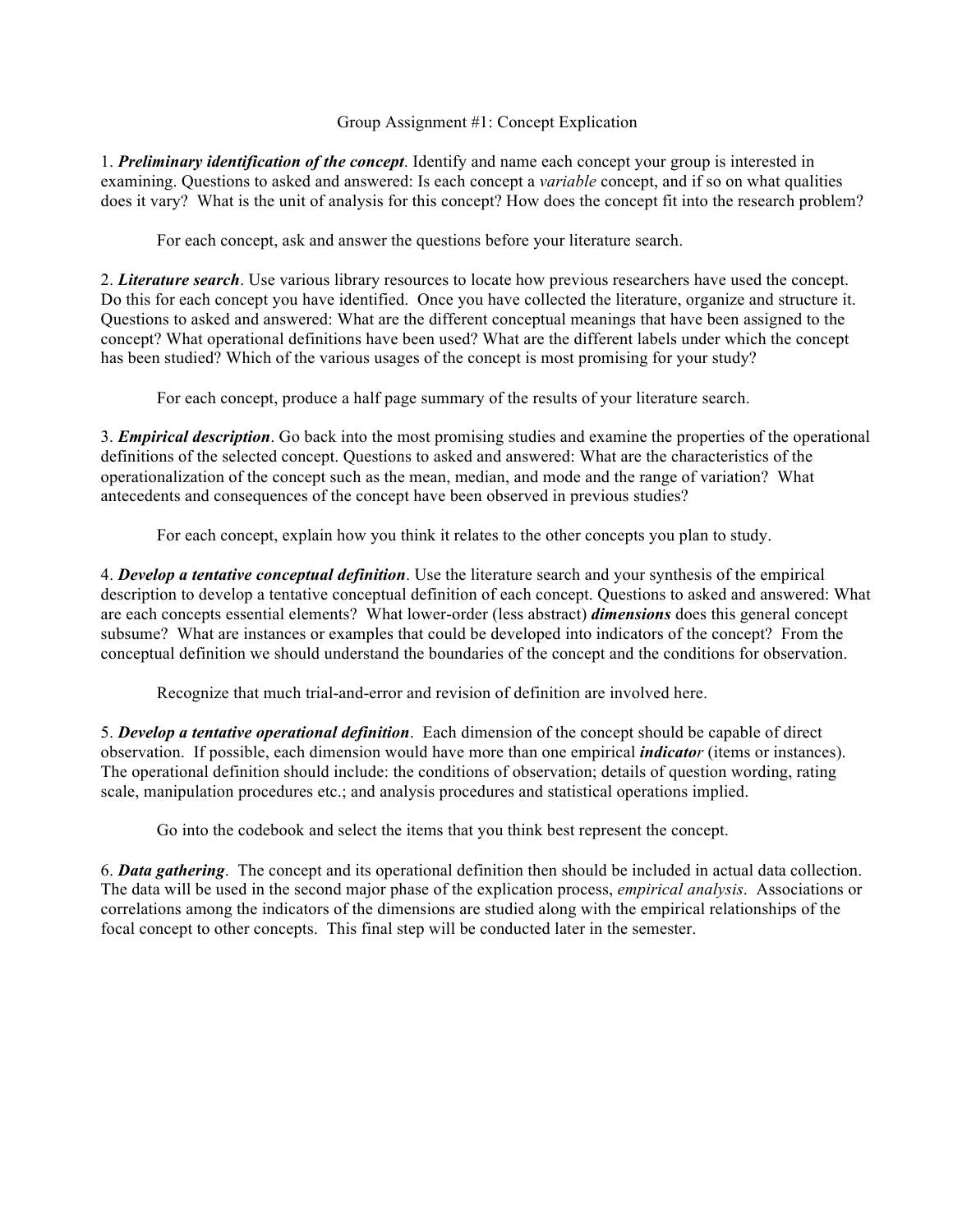## **GLOSSARY**

*Abstractness*: A characteristic of scientific concepts. It refers to the degree to which a concept is distanced from some specific events or phenomena observed at some particular time and place, or to the range of objects or subjects whose characteristic is represented by the concept.

*Antecedent*: Events or phenomena that occur before some other events or phenomena and impact on the latter. They are sometimes called antecedent variables.

*Clarity in meaning*: A characteristic of scientific concepts. It refers to the degree to which its intended meaning is clearly stated and conveyed. It also refers to the degree to which clarity is achieved in a specific use of a concept.

*Class concept*: A concept that denotes some collection of objects or subject by summarizing the communalities among them.

*Concept*: A term or phrase used to identify an object or subject, or to represent a common characteristic of a class of object or subjects. They are the building blocks of thought and theory.

*Concept explication*: The process by which abstract concepts are linked to their real world variations so that they can be observed by appropriate methods. Logically, it involves both deductive and inductive reasoning. It can be further divided into meaning analysis and empirical analysis.

*Conceptual definition (theoretical, constitutive)*: Involves verbal descriptions of the essential properties that are to be included in the intended meaning of a concept. In research practice, it often specifies various dimensions of a concept.

*Consequence*: Events or phenomena that occur after the events or phenomena under consideration and are affected by them. They are often called consequent variables, or more simply, effects.

*Dependent variable*: In either theoretical statements or research hypotheses, it is the variable concept whose fluctuation (variation) is to be explained. It is assumed to be affected by the independent variable to which it is linked by a relational statement.

*Dimension (sub-concept)*: Distinguishable components of a more abstract concept that have higher levels of coherence than has the concept. Various dimensions of a concept may have different antecedents and consequences and thus theoretical statements must be stated for the constituent dimensions rather than for the more abstract concept.

*Empirical analysis*: Statistical and logical procedures involved in using research data to evaluate the quality of conceptual and operational definitions of a concept.

*Epistemological relationship*: The conceptual linkage between an abstract concept and its real world referents (indicators), which could be a specific object or subject, a class of objects or subjects, or observable variations of a characteristic across a class of objects or subjects.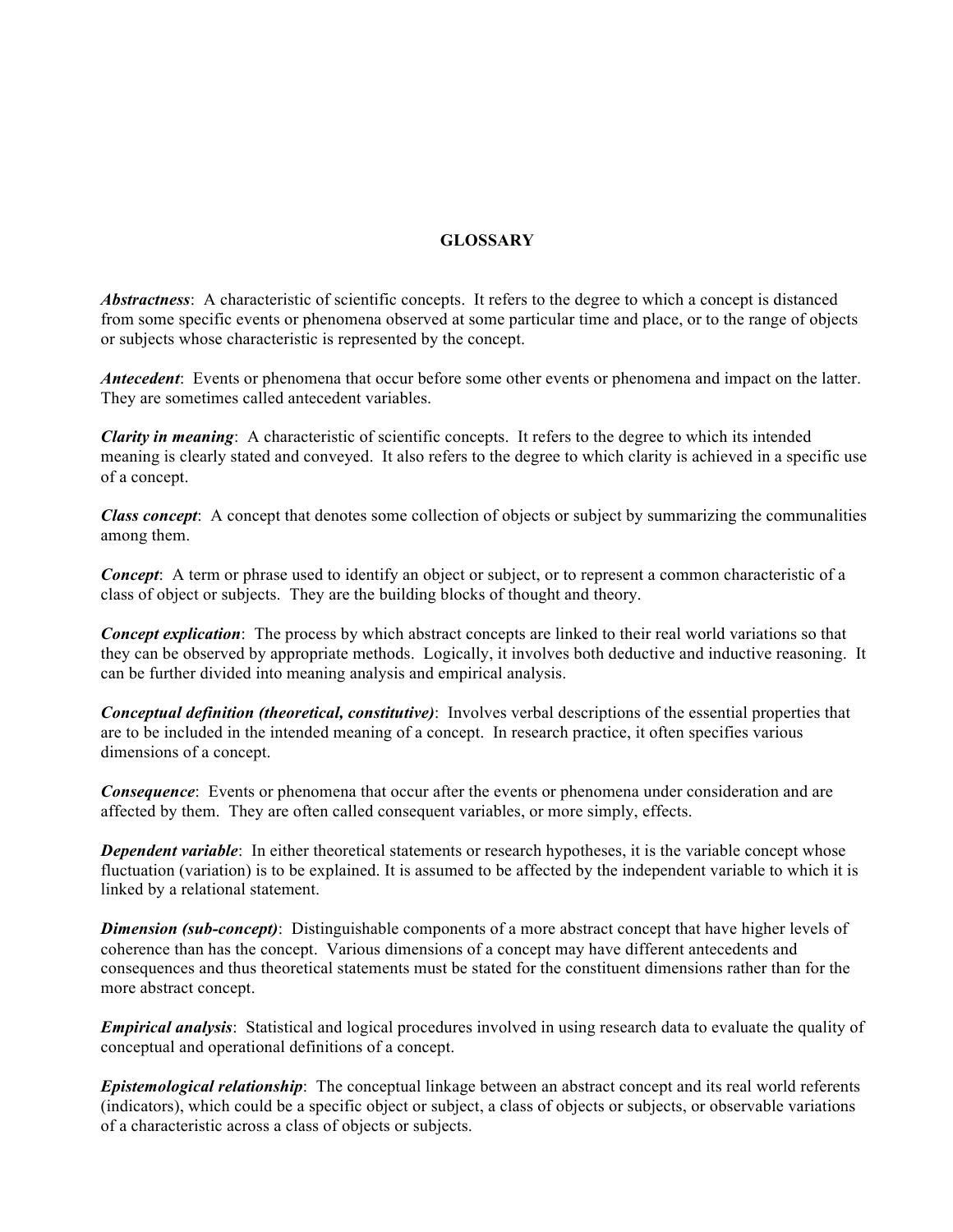*Explanation*: A set of logically organized statements specifying why and how some observed events or phenomena have occurred. Because it lays out the specific conditions under which conceptually similar phenomena occur, it can be used to derive various specific predictions.

*Extension*: The opposite of intention. It refers to the conceptually constructed linkages between a concept and its real world referents.

*Independent variable*: In either theoretical statements or research hypotheses, it is variable concept used to explain fluctuation (variation) in the dependent variable. It is assumed to affect or influence the dependent variable to which it is linked by a relational statement.

*Indicator*: Concrete observable behaviors (*etc*.) indicating a concept or a dimension. It is concrete in that it can be directly or indirectly recorded by some research technique. Its epistemological relationship with the concept is that it is assumed to be invariant within some specified range of time, space and domain.

*Manipulation*: Procedure in experimental research where different inductions (e.g., message forms, instructions) are given to randomly assigned sets of subjects to estimate differences in response in some measured or observed dependent variable.

*Meaning analysis*: Logical and epistemological procedures used in developing conceptual and operational definitions of a concept. Along with empirical analysis, it comprises the iterative process of concept explication.

*Measurement*: Assignment of values (numbers or symbols) to units of observation according to rules. The rules are those specified in the operational definitions and reflect standards used by scientists or scholars in a given field. Measurement includes nominal or categorical assignment as well as more powerful forms: ordinal, interval and ratio measurement.

*Meta-concept*: A composite concept representing multiple characteristics of a class of object or subjects, often filled with affect and/or values. It can be decomposed into several concepts (e.g., democracy into a class concept representing a type of political system, or into a variable concept indicating the degree to which democratic ideals are practiced.

*Null hypothesis:* A statistical statement that asserts that there is no relationship between the variables in the research hypothesis, or more precisely than any relationship or difference shown is simply due to chance or sampling error.

*Observation*: The recording of data from observational units pertinent to a given variable and compatible with its operational definition. Used very broadly and well as specifically applied. Specifically, it is a research method where an observer records data either as a non-participant (e.g., scores group interaction) or as participant in studying a group over time while playing some role in their lives. More broadly, it refers to the various forms of obtaining data from observational units: direct observation, interviews, self-administered questionnaires, *etc*.

*Observational unit*: The collection of singular objects that we actually observe. They may or may not correspond to the units of analysis in any research project. Where they do not correspond, the data obtained from the observational units may be aggregated to provide measures of variables for the units of analysis.

*Operational definition*: Procedures by which a concept is to be observed (as in participant observation), measured (as in sample surveys), or manipulated (as in experiments). It details the rules, specific steps, equipment, instruments, and scales involved in measuring (*etc*.) a concept. All three types of operational procedures can be generally called either observation or measurement, using these two terms in their broadest sense.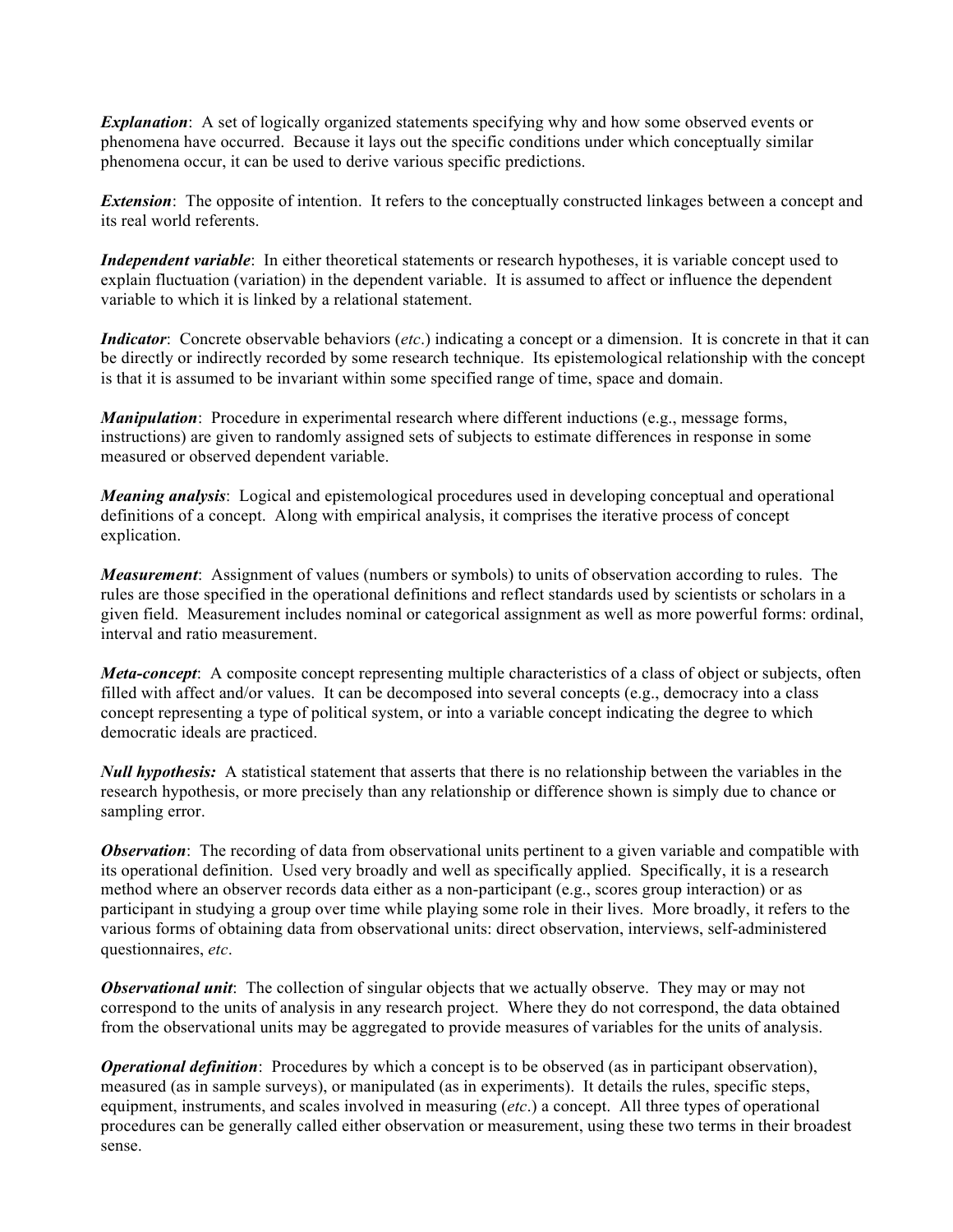*Operationalizability*: A characteristic of scientific concepts. It refers to the degree to which the linkage between the concept and its real world referents can be specified and its variation across a class of objects or subjects can be observed in the real world.

*Operationism*: A doctrine about scientific research which holds that the only fruitful and valid meaning of a concept is its measurement or operational procedure, nothing more and nothing less.

*Precision*: A characteristic of scientific concepts. It refers to the degree to which the concept is precisely measured and its intended meanings is agreed upon by communicators (scientists) and receivers (consumers of scientific research or policy makers).

*Prediction*: A statement about the likelihood that some specific event or phenomenon will occur in some designated future time.

*Premise (assumption)*: Propositions that supply the reasons for a theoretical statement. Premise is a term from symbolic logic; two or more premises are needed to draw a logical conclusion. Assumption is its synonym when applied more generally in theory and research. Assumptions should be testable with empirical evidence and often they are based on a considerable body of evidence from previous research. Assumptions are distinguished from postulates, which are more abstract untestable statements about human nature, world views value statements, *etc*.

*Primitive term*: Word or phrase whose meaning is widely shared and incapable of further definition except by using synonyms. They are used to define other theoretical terms in a theory.

*Referent*: Conceptual implied and empirically observable counterparts of a concept in the real world.